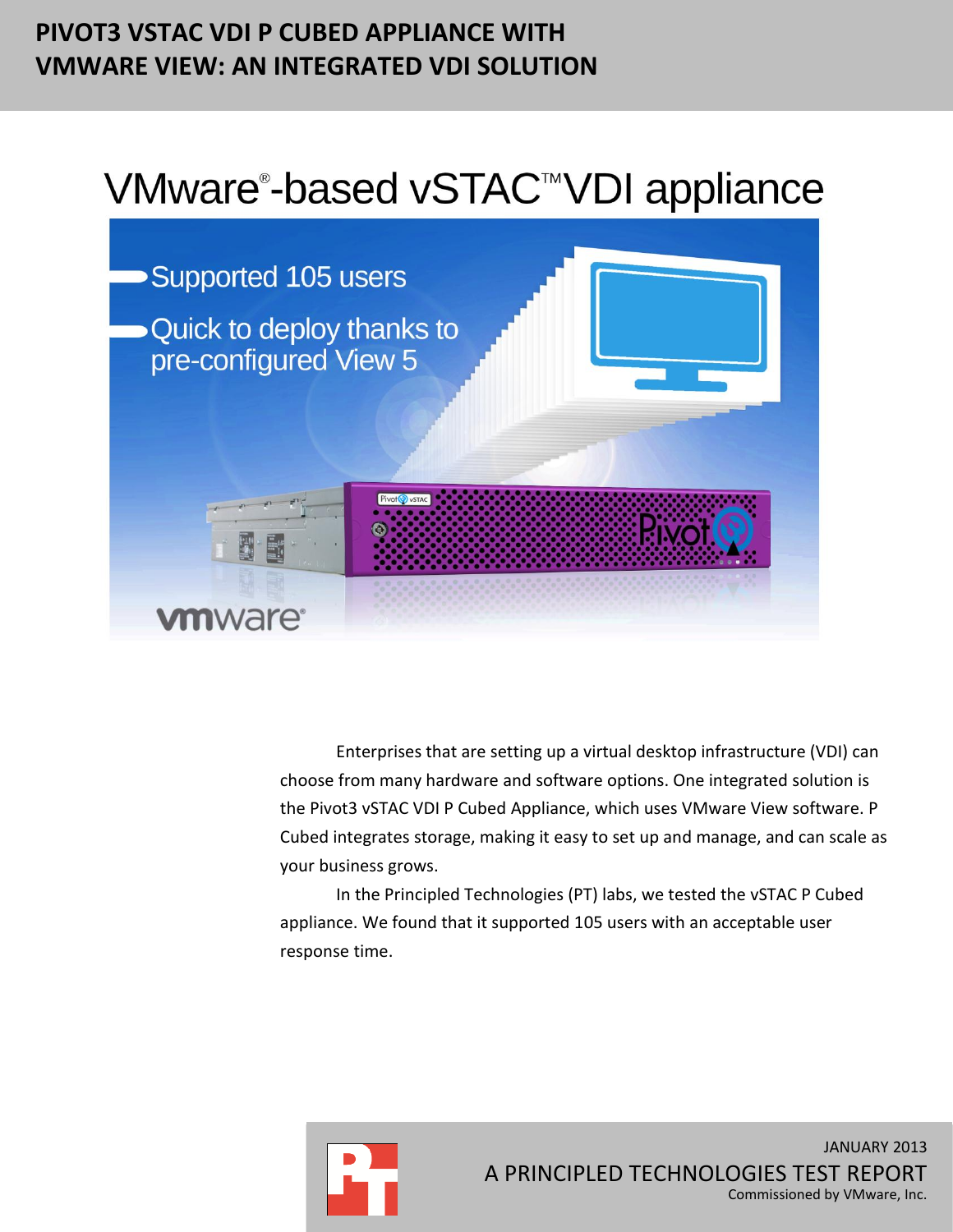# **A SIMPLIFIED VDI SOLUTION**

Virtual desktop infrastructures require a great deal of planning to ensure you can deliver the desktop performance employees require. One way to simplify the process is to choose an integrated solution, such as the Pivot3 vSTAC VDI P Cubed Appliance.

We tested a single Pivot3 vSTAC VDI P Cubed Appliance pre-configured with VMware vSphere 5.1, and VMware View 5.1. We used the Login VSI Medium workload to generate a reproducible, real-world test case that simulated the execution of various applications including Microsoft® Internet Explorer®, Adobe® Flash® video, and Microsoft Office applications. Using Login VSI, we could determine how many virtual desktop users the solution could support.

We configured Login VSI to run a Medium workload against a pool of virtual desktops and set up the test to incrementally log users into virtual desktop sessions over a 45-minute period. Login VSI measures the total response time of all the applications from each session and calculates the VSI Index by taking the average response times and dropping the highest and lowest 2 percent. The average response time of the first 15 session determines a baseline; the VSImax is baseline x 125% +3000ms. As more sessions begin to consume system resources, response time degrade and the VSI index increases until it is above the VSImax. When this condition is met, the benchmark records a Login VSImax, which is the maximum number of sessions that platform could support. All sessions stayed logged in for 15 minutes.

# **PROVEN PERFORMANCE**

In our tests, we found that the Pivot3 vSTAC VDI P Cubed Appliance was able to host 105 concurrent sessions while retaining a satisfactory user response, and did not reach VSImax. Note: VSImax is the maximum user capacity at which performance did not degrade; therefore, not reaching VSImax is a positive indicator that response time remained satisfactory.

Figure 1 shows the response times, in milliseconds, as we increased the number of users in our test.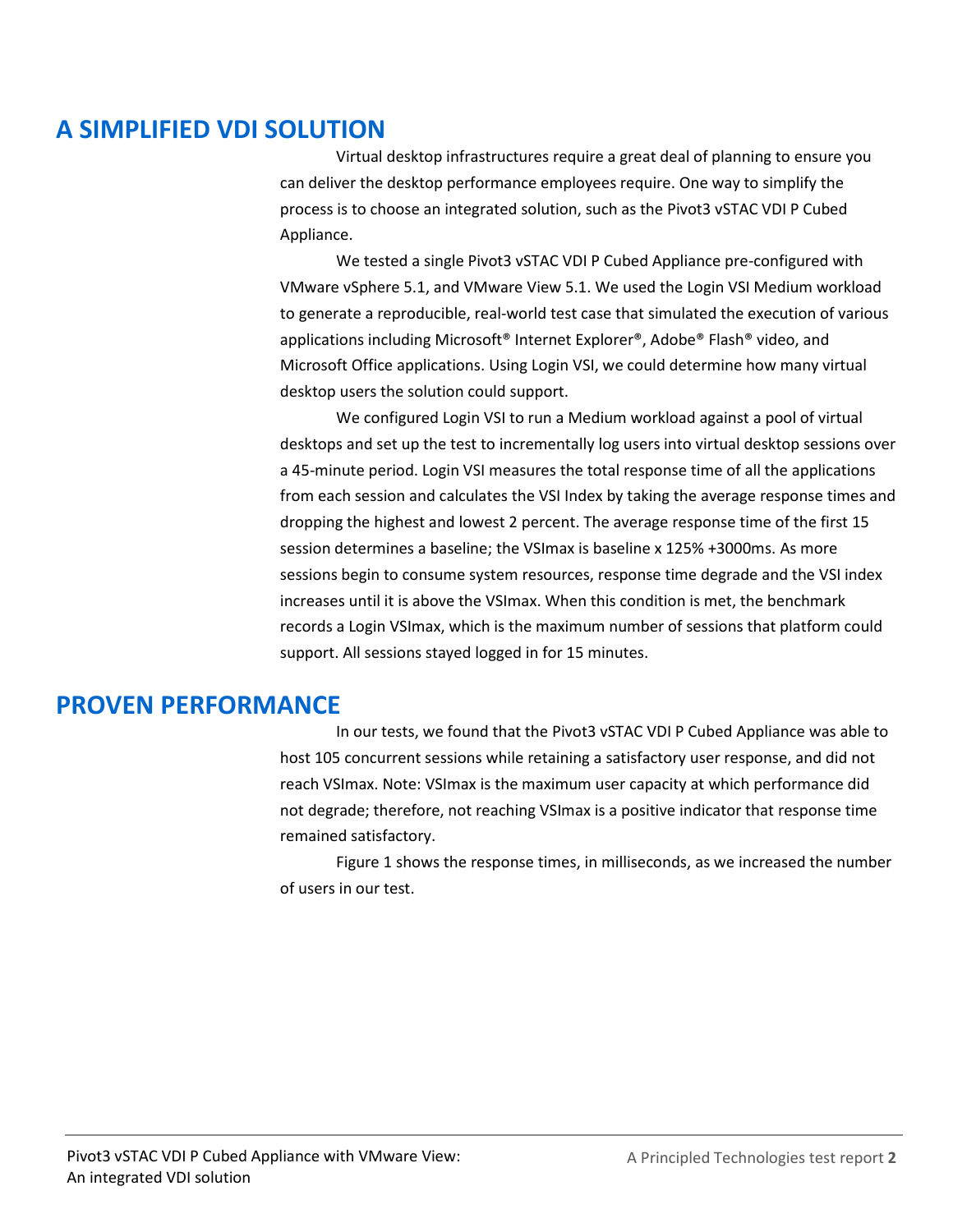

**Figure 1: The vSTAC P Cubed appliance ran 105 sessions and didn't reach VSImax.** 

> Figure 2 shows the percentage CPU utilization throughout our one-hour test. Average CPU utilization was 72.3 percent.



**Figure 2: CPU utilization throughout our test period averaged 72.3 percent.**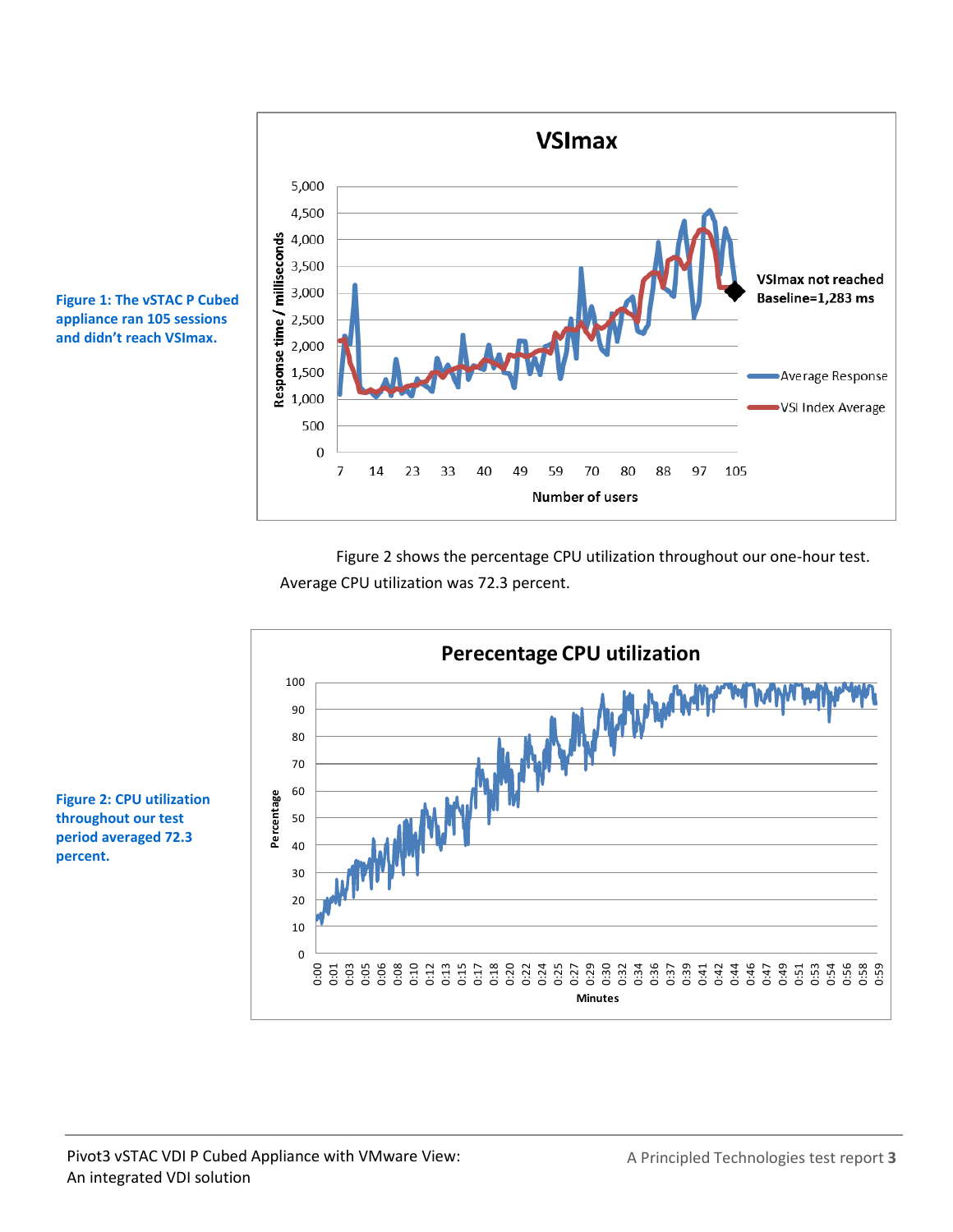Figure 3 shows the disk latency, in milliseconds, throughout our one-hour test. Average disk latency was 9.2 milliseconds.



**Figure 3: Disk latency throughout our test period averaged 9.2 milliseconds.**

# **CONFIGURING AND DEPLOYING VMS WITH THE PIVOT3 VSTAC VDI P CUBED APPLIANCE**

Because the Pivot3 vSTAC VDI P Cubed Appliance comes with VMware View preconfigured, setting it up and getting your VMs up and running is extremely simple and quick. Figure 4 presents the time needed for the small number of steps involved in this process. As it shows, you can configure the appliance and get 105 VMs going in less than an hour.

| <b>Step</b>                                   | <b>Time</b> |
|-----------------------------------------------|-------------|
| Connect Network and power on                  | 0:00:09     |
| Power on VMs and Configure Networking on ESXi | 0:03:25     |
| Assign user to desktop pool                   | 0:00:12     |
| Update vSphere License and View license       | 0:01:01     |
| Configure View connection server              | 0:00:37     |
| Activate and customize sample desktop         | 0:02:14     |
| <b>Total time to configure</b>                | 0:07:38     |
| Total time to deploy 105 VMs                  | 0:45:51     |
| Total time to configure and deploy 105 VMs    | 0:53:29     |

**Figure 4: Time to configure and deploy VMs using the Pivot3 v VSTAC VDI P Cubed Appliance.**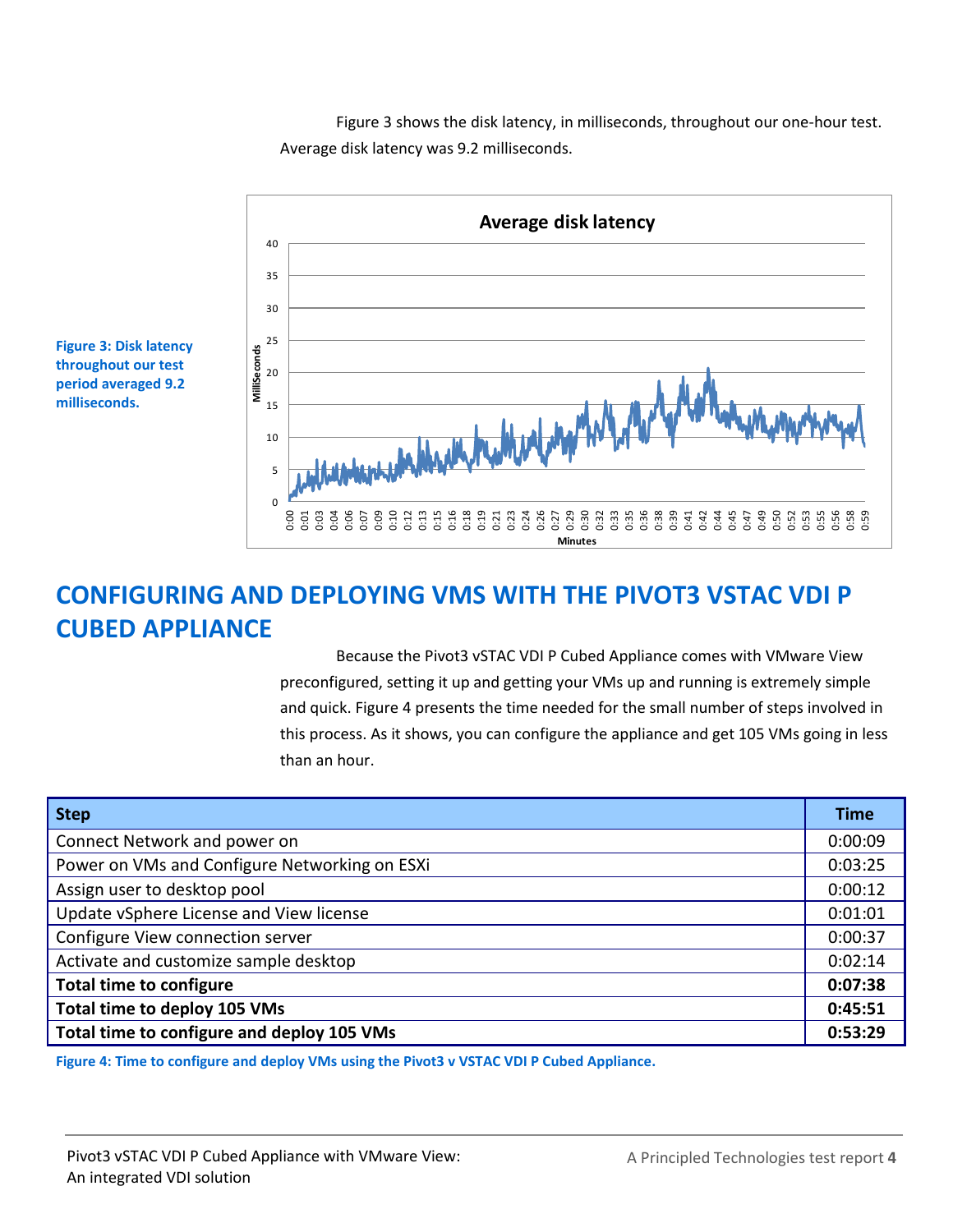# **WHAT WE TESTED About Pivot3 vSTAC VDI P Cubed Appliance**

The vSTAC P Cubed appliance provides a full VDI production deployment out-ofthe-box with minimal configuration and in less than one hour. By efficiently eliminating the need of specialized external storage, IT administrators can easily scale to hundreds of virtual desktops by simply adding additional vSTAC appliances. The plug-and-play capabilities of the appliance allow customers to consolidate server and storage resources in to a single hardware platform in an easy to use low factory pre-configured environment. Automatic storage load balancing and high-availability are features fully supported by the vSTAC P Cubed appliance.

To learn more about the vSTAC P Cubed appliance, visit <http://www.pivot3.com/products/p3/>

# **About VMware View 5**

VMware designed its View 5 desktop virtualization software to simplify IT management of virtual desktops from within the cloud. A centralized interface allows administrators to manage upwards of tens of thousands of end-users. An administrator can easily manage settings such as policy enforcement, performance monitoring, connection brokering, and provisioning, to name a few. The result includes improved security, less costly management, and faster provisioning and maintenance of desktop images and applications. The end-user enjoys easier access to his or her View desktop from a variety of locations, less downtime, a customizable desktop, and robust multimedia capabilities.

To learn more about VMware View 5, visit [http://www.vmware.com/products/view/overview.html.](http://www.vmware.com/products/view/overview.html)

# **About VMware vSphere 5**

vSphere 5 is the latest virtualization operating system from VMware. vSphere 5 allows companies to virtualize their server, storage, and networking resources, achieving a consolidation ratio greater than 15:1. Features such as automated management and dynamic resource allocation improve efficiency. The services that vSphere 5 provides fall into two categories: Infrastructure services or application services. The former handle the virtualization of resources and their allocation to application when most needed, while the latter provide service-level controls to applications running on vSphere 5.

To learn more about VMware vSphere 5, visit [http://www.vmware.com/products/vsphere/overview.html.](http://www.vmware.com/products/vsphere/overview.html)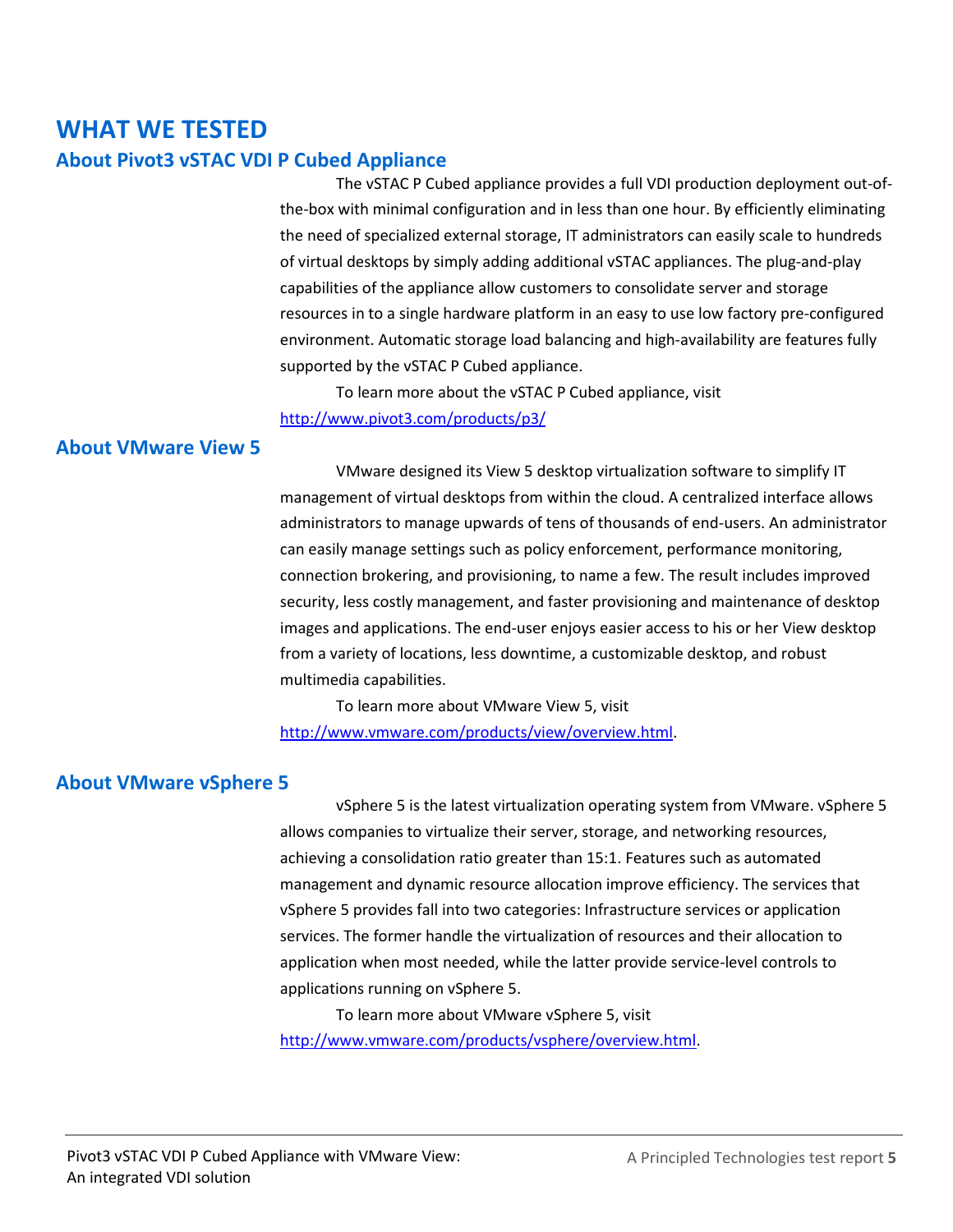# **About Login VSI 3.6**

Login Virtual Session Indexer (Login VSI) 3.6 is a tool that helps assess the virtual desktop performance, capacity, and scalability of a server.

The newest version of Login VSI, Login VSI 3.6, includes client side performance testing that test character response, large text response, mouse-click feedback, and image quality and loading times on clients to ensure good end-user performance. In our tests, we did not use the client-side testing portion of Login VSI, but instead used the tool to determine how many virtual desktops the appliance could support. For more information about Login VSI 3.6, see [http://www.loginvsi.com/product-overview.](http://www.loginvsi.com/product-overview)

# **CONCLUSION**

Choosing an integrated solution to host your VMware View virtual desktops can simplify your infrastructure and ultimately reduce costs associated with storage administration, power, and cooling costs. We put one such solution that combines processors, memory, and local storage, the Pivot3 vSTAC VDI P Cubed Appliance, to the test to see how many VMware View virtual desktops the solution could host while delivering acceptable performance.

As our tests show, the vSTAC VDI P Cubed Appliance can host up to 105 concurrent typical medium-workload users on VMware View virtual desktops.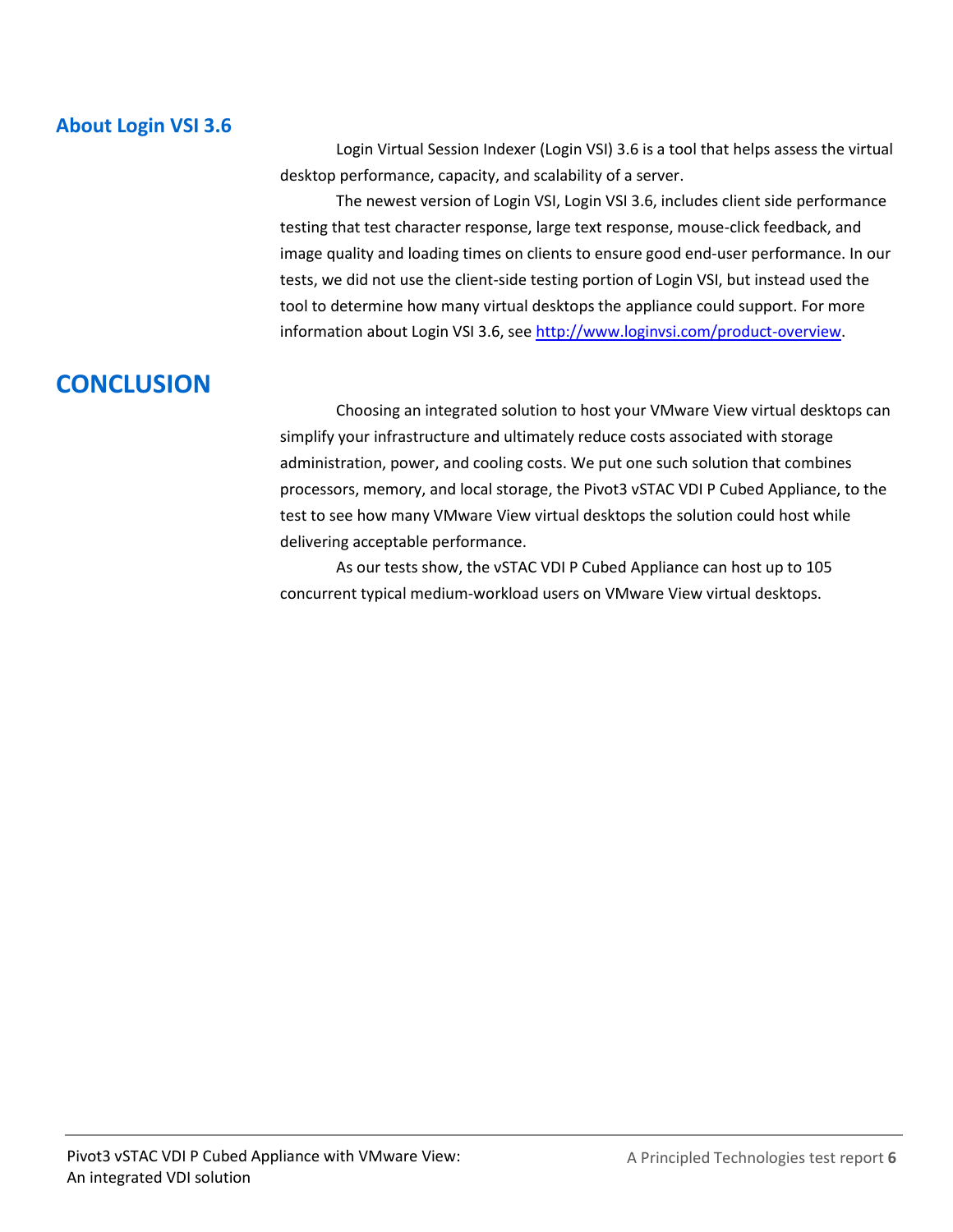# **APPENDIX A – CONFIGURATION INFORMATION**

Figure 5 provides detailed configuration information for the Pivot3 vSTAC P Cubed appliance.

| <b>System</b>                         | <b>Pivot3 vSTAC P Cubed</b>           |  |  |  |
|---------------------------------------|---------------------------------------|--|--|--|
| <b>Power supplies</b>                 |                                       |  |  |  |
| <b>Total number</b>                   | $\overline{2}$                        |  |  |  |
| Vendor and model number               | Dell F750E-S0                         |  |  |  |
| Wattage of each (W)                   | 750                                   |  |  |  |
| <b>Cooling fans</b>                   |                                       |  |  |  |
| <b>Total number</b>                   | 6                                     |  |  |  |
| Vendor and model number               | Sanyo 9GA0612P1J611                   |  |  |  |
| Dimensions (h x w) of each            | 3x3                                   |  |  |  |
| Volts                                 | 12                                    |  |  |  |
| General                               |                                       |  |  |  |
| Number of processor packages          | $\overline{2}$                        |  |  |  |
| Number of cores per processor         | 6                                     |  |  |  |
| Number of hardware threads per core   | $\overline{2}$                        |  |  |  |
| System power management policy        | Performance                           |  |  |  |
| <b>CPU</b>                            |                                       |  |  |  |
| Vendor                                | Intel <sup>®</sup>                    |  |  |  |
| Name                                  | Intel Xeon® E5-2630                   |  |  |  |
| Model number                          | Xeon E5-2630                          |  |  |  |
| Stepping                              | C1                                    |  |  |  |
| Socket type                           | LGA2011                               |  |  |  |
| Core frequency (GHz)                  | 2.3                                   |  |  |  |
| Bus frequency (GT/s)                  | 7.2                                   |  |  |  |
| L1 cache                              | 32 KB + 32 KB (per core)              |  |  |  |
| L <sub>2</sub> cache                  | 256 KB (per core)                     |  |  |  |
| L3 cache (MB)                         | 15                                    |  |  |  |
| Platform                              |                                       |  |  |  |
| Vendor and model number               | Pivot3 vSTAC Appliance                |  |  |  |
| <b>BIOS</b> name and version          | 1.2.6 [Pivot3 1.0.0]                  |  |  |  |
| <b>BIOS</b> settings                  | Performance                           |  |  |  |
| <b>Memory module(s)</b>               |                                       |  |  |  |
| Total RAM in system (GB)              | 128                                   |  |  |  |
| Vendor and model number               | Samsung <sup>®</sup> M393B2G70BH0-YH9 |  |  |  |
| <b>Type</b>                           | PC3-10700                             |  |  |  |
| Speed (MHz)                           | 1,333                                 |  |  |  |
| Speed running in the system (MHz)     | 1,333                                 |  |  |  |
| Timing/Latency (tCL-tRCD-tRP-tRASmin) | $9 - 9 - 9 - 25$                      |  |  |  |
| Size (GB)                             | 16                                    |  |  |  |
| Number of RAM module(s)               | 8                                     |  |  |  |
| Chip organization                     | Double-sided                          |  |  |  |
| Rank                                  | Dual                                  |  |  |  |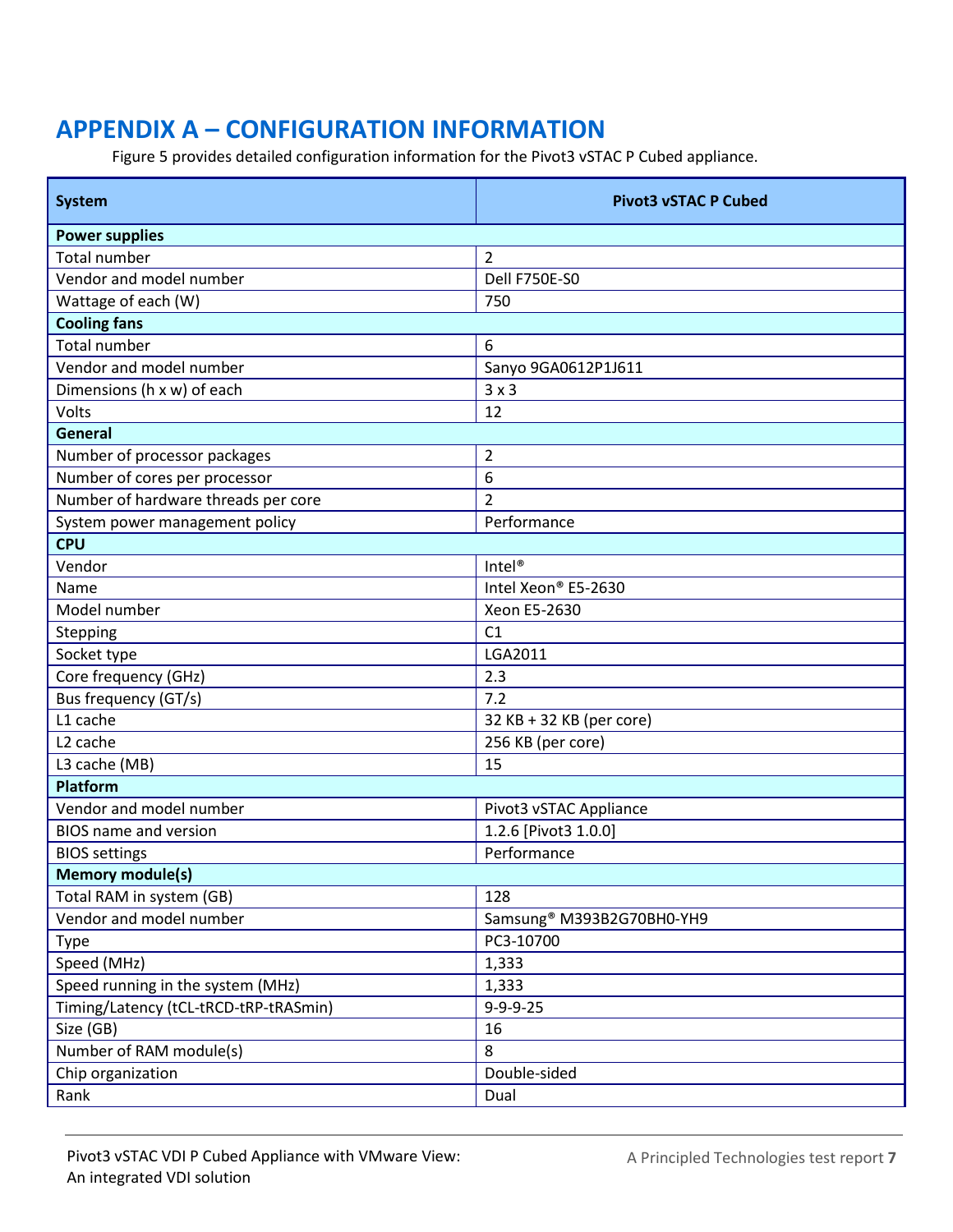| <b>System</b>           | <b>Pivot3 vSTAC P Cubed</b> |  |  |  |
|-------------------------|-----------------------------|--|--|--|
| <b>Operating system</b> |                             |  |  |  |
| Name                    | VMware ESXi 5.1.0           |  |  |  |
| <b>Build number</b>     | 799733                      |  |  |  |
| File system             | <b>VMFS</b>                 |  |  |  |
| Service Pack            | N/A                         |  |  |  |
| Language                | English                     |  |  |  |
| <b>Hard drive</b>       |                             |  |  |  |
| Vendor and model number | Seagate® ST2000NM0011       |  |  |  |
| Number of drives        | 12                          |  |  |  |
| Size (GB)               | 2000                        |  |  |  |
| <b>RPM</b>              | 7,200                       |  |  |  |
| Type                    | <b>SATA</b>                 |  |  |  |
| <b>Ethernet adapter</b> |                             |  |  |  |
| Vendor and model number | Intel I350 Gigabit          |  |  |  |
| Type                    | Integrated                  |  |  |  |
| <b>USB ports</b>        |                             |  |  |  |
| Number                  | $\overline{4}$              |  |  |  |
| Type                    | 2.0                         |  |  |  |

**Figure 5: Detailed configuration information for the Pivot3 vSTAC P Cubed appliance.**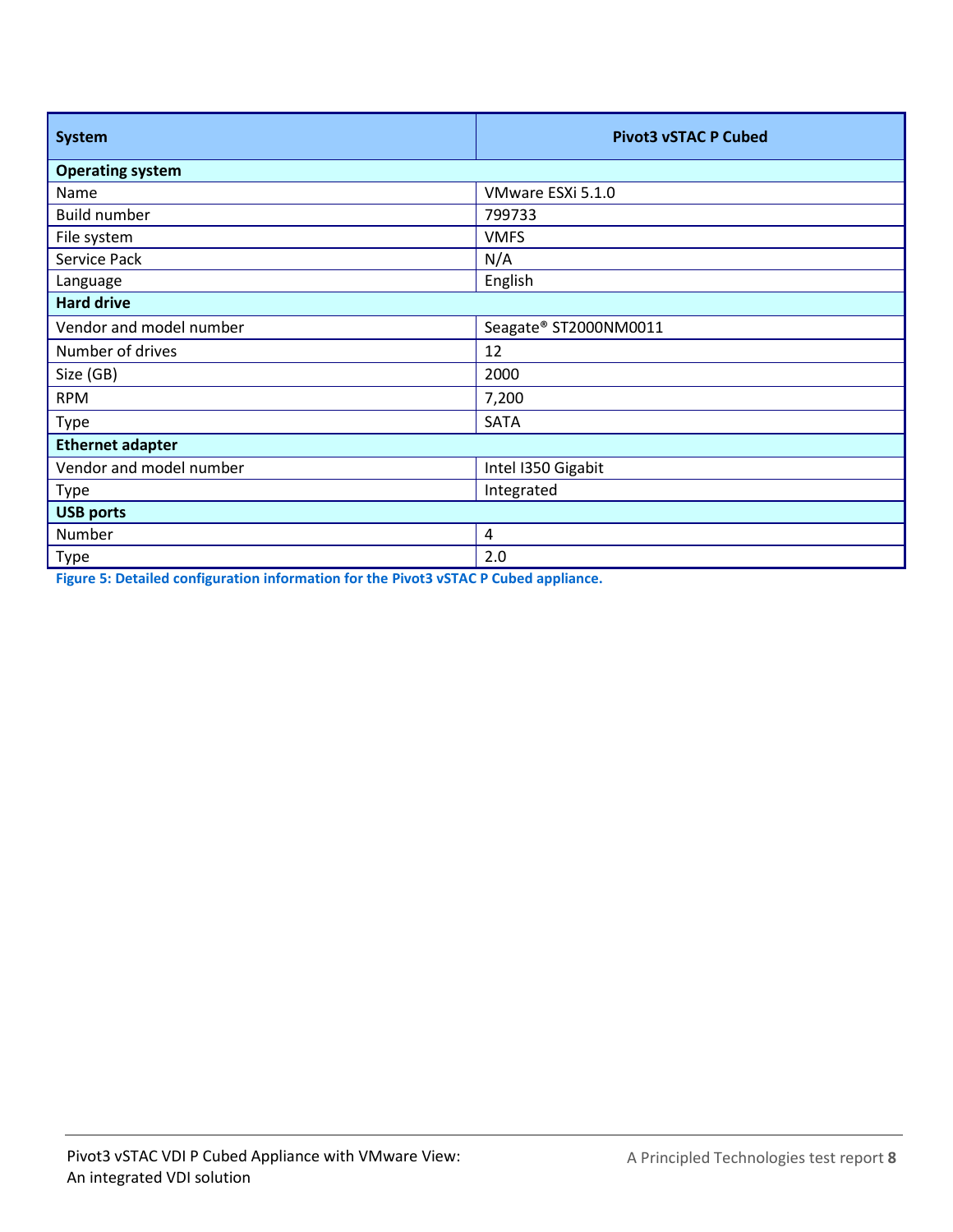# **APPENDIX B – HOW WE TESTED**

Figure 6 presents the settings we used to configure the Pivot3 P Cubed VMware View environment.

| <b>VM</b> name               | <b>Hosted OS</b>               | Role (s)                                                                                      | <b>Host</b>        | <b>Memory</b> | # vCPUs |
|------------------------------|--------------------------------|-----------------------------------------------------------------------------------------------|--------------------|---------------|---------|
| AD <sub>01</sub>             | Win 2008 R2 x64 Enterprise     | AD Domain controller VSI Share,<br>DHCP, DNS, NTP, AD roaming<br>profiles, folder redirection | vDT-host           | 4 GB          |         |
| View<br>Connection           | Win 2008 R2 x64 Enterprise     | <b>VMware View Connection server</b>                                                          | vDT-host           | 4 GB          | 4       |
| vCenter                      | Win 2008 R2 x64 Enterprise     | VMware Virtual Center,<br>Composer                                                            | vDT-host           | 4 GB          |         |
| Management<br><b>Station</b> | Win 2008 R2 x64 Enterprise     | Configuration and management<br>software for Pivot3 STACs                                     | vDT-host           | 4 GB          |         |
| Pivot3 VM                    | pvt.00.6.0.TALON.05A7.53301130 | Pivot3 storage appliance                                                                      | vDT-host           | 4 GB          | 4       |
| Launcher                     | Windows 7 x 86 Enterprise      | Login VSI master launcher                                                                     | Launcher<br>server | 4 GB          | 2       |
| Golden<br>Desktop            | Windows 7 x 86 Enterprise      | View master image                                                                             | vDT-host           | $1$ GB        |         |

**Figure 6: Configuration settings we used when testing the Pivot3 vSTAC P Cubed appliance.**

# **Setting up Pivot3 vSTAC VDI P Cubed**

# **Configuring the network**

- 1. Connect network cables into the management and private networks.
- 2. Connect to the host via the VMware vSphere client.
- 3. Log in as root.
- 4. Right click on the icons to power up each VM.
- 5. Configure IP addresses for both NICs on the management appliances.
- 6. Open the console for AD01 and login in using domain administrator credentials.
- 7. Open DNS and update the IP address of the management appliance.

# **Setting up the Login VSI share and Active Directory users**

For Login VSI to work correctly, you must create a CIFS share, Active Directory OU, and Active directory. For

more information on Login VSI, se[e http://www.loginvsi.com/en/admin-guide/installation.html.](http://www.loginvsi.com/en/admin-guide/installation.html) Open Windows

Explorer, and create a file called  $f:\sigma, e:\prod\limits_{i=1}^n a_i \cdot b_i$ 

- 1. Assign permissions of read/write to the pcube/everyone group.
- 2. Right-click the f:\share, e:\profiles and e:\folderredirect folders, and select Properties.
- 3. Click the Sharing tab, and click Share…
- 4. Add everyone, system and administrators to the Read/Write group, and click Share.
- 5. Right-click the e: \folderredirect folder and select Properties $\rightarrow$ Sharing $\rightarrow$ Advanced Sharing $\rightarrow$ Caching, and select No files or programs from the Share Folder are available offline.
- 6. Click OK, Apply, OK and Close.
- 7. From the Login VSI 3.6 media, run the Login VSI AD Setup.
- 8. Keep the defaults, and click Start.

## **Creating roaming profiles for users**

1. Open Active Directory Users and Computers.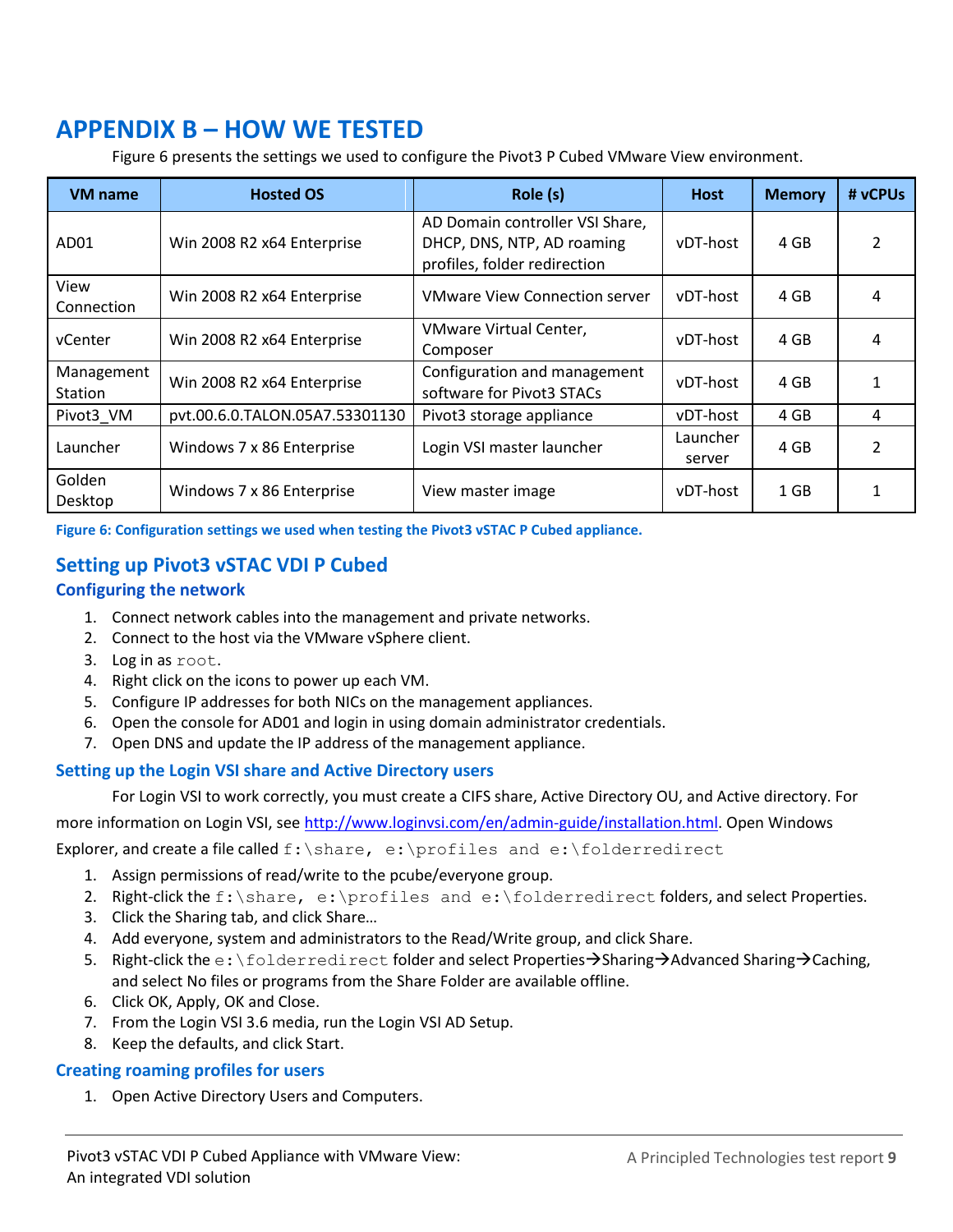- 2. Browse to pcube.local  $\rightarrow$  Login VSI $\rightarrow$  Users  $\rightarrow$  Target.
- 3. Select all Login VSI users, and right-click Properties.
- 4. Click the Profiles tab.
- 5. Check box Profile path, and type e: \profiles\%username%
- 6. Click OK.

# **Configuring folder redirection**

- 1. Log into DC1 as administrator
- 2. Open the Group Policy editor.
- 3. Open forest  $\rightarrow$  domains  $\rightarrow$  pcube.local  $\rightarrow$  right-click group Policy Objects, and select New.
- 4. Type folder redirection, leave source starter GPO as none, and click OK.
- 5. Right-click the folder redirection GPO, and click Edit.
- 6. Browse to User Configuration $\rightarrow$  Policies $\rightarrow$  Windows Settings $\rightarrow$  Folder Redirection, and right-click AppData (roaming).
- 7. In the AppData (roaming) Properties target tab, select the following:
	- Setting= select Basic= Redirect everyone's folders to the same location
	- Target folder location= Create a folder for each user under the root path
	- Root Path= \\DC1\folderredirection
	- In the AppData (roaming) Properties setting tab, uncheck the box for Grant the user exclusive right to AppData (Roaming), and click OK.
- 8. Repeat steps 6 through 8 for all subfolders in the folder redirection tree.
- 9. Close the Folder redirection group policy window.
- 10. In the group policy editor, right-click the folder redirection policy, and select GPO status $\rightarrow$ Computer Configuration Settings Disabled.
- 11. In the group policy editor, drag the folder redirect GPO to Forest > Domains > pcube.local > Login\_VSI > Users > Target.

## **Update vCenter Licensing**

- 1. Connect to the vCenter VM via the VMware vSphere client.
- 2. Log in using the administrator account.
- 3. Navigate to Home $\rightarrow$ Administration $\rightarrow$ Licensing, and click Manage vSphere Licenses.
- 4. Click Add Licenses Keys, and click Next.
- 5. Click Assign to add a license to the VMware vSphere 5 desktop host.
- 6. Select the Host and the License, and click Next twice.

## **Customize Sample Desktop**

- 1. Log into the Golden\_Desktop with the pcube\administrator account.
- 2. In Windows Activation, click Activate Now.
- 3. Right-click Computer $\rightarrow$ Properties $\rightarrow$ Change settings $\rightarrow$ Advanced $\rightarrow$ Performance $\rightarrow$ Settings.
- 4. In Performance settings, select the Advanced tab, and select Change for Virtual Memory.
- 5. Deselect Automatically manage page file.
- 6. Select Custom size, type 2048 for both values, and select Set.

## *Enabling ClearType fonts*

- 1. Click Start $\rightarrow$ Run, and type cttune.exe
- 2. Check the Turn on ClearType box, and click Next.
- 3. Follow the wizard to enable ClearType fonts.

# **Installing Office 2010 Professional**

1. From the Office 2010 media, run Setup.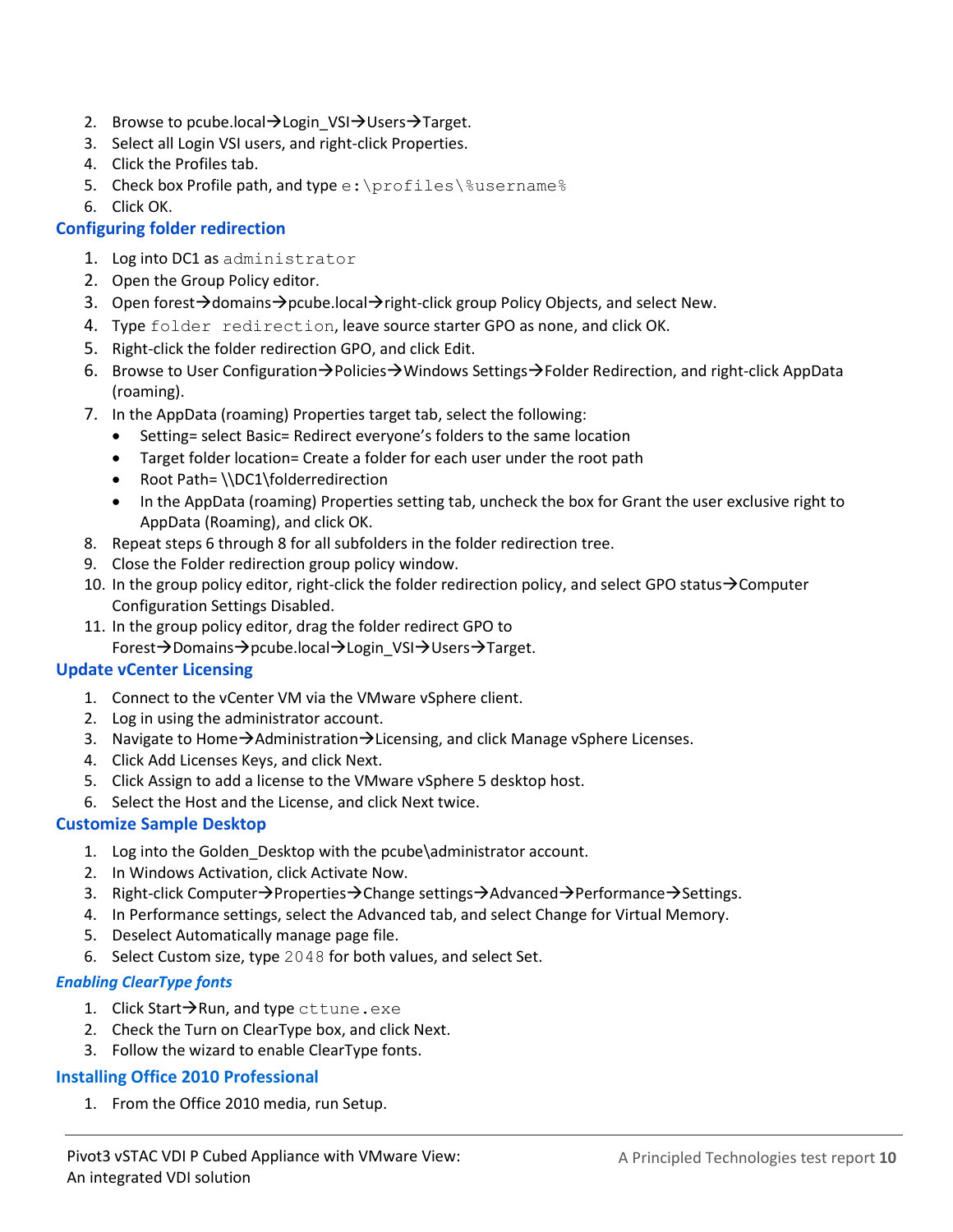- 2. Enter the product key for Office 2010, and click Continue.
- 3. Accept the licensing agreement.
- 4. Select Install Now.
- 5. Reboot the system.

### *Installing Login VSI target software on view\_gold*

- 1. Log into the Golden Desktop VM as pcube\administrator
- 2. Browse to \vsi-install\Target setup.
- 3. Run the setup.exe.
- 4. In the Target Setup wizard, specify the VSI share \\dc1\share.
- 5. Click Start.
- 6. At the security warnings, click OK.
- 7. Reboot the system.
- 8. Open console, navigate to VM $\rightarrow$ Snapshot, and click Take Snapshot.

### **Configure VMware View**

- 1. In the ManagementStation Console, open Internet Explorer. Click continue to this website.
- 2. Log into VMware View Administrator with the pcube\administrator account.
- 3. Navigate to View Configuration $\rightarrow$  Product Licensing and Usage. Click Edit License.
- 4. Enter the license, and click OK.
- 5. Navigate to Inventory  $\rightarrow$  Pools, and click the SampleDesktop in the ID column.
- 6. Select ViewComposer $\rightarrow$ Recompose.
- 7. In select Parent VM, select Golden\_Desktop, and click OK.
- 8. In Image, highlight the new snapshot. Click Next.
- 9. In Scheduling, click Next.
- 10. In Ready to complete, click Finish.
- 11. Navigate to Inventory  $\rightarrow$  Pools, and click SampleDesktop.
- 12. Click Edit.
- 13. Under the Provisioning Settings tab, set the Max number of desktops to 100. Click OK.

# **Creating a Windows 7 Enterprise x86 VM**

## **Installing the Windows 7 Enterprise (x86) base image VM**

- 1. Connect to the vDT-host via the VMware vSphere client.
- 2. Log in as root.
- 3. Click the Virtual Machines tab.
- 4. Right-click, and choose New Virtual Machine.
- 5. Choose Custom, and click Next.
- 6. Assign the name as win7-temp and click Next.
- 7. Select infra for the host, and click Next.
- 8. Select vdiLUN.
- 9. Choose Virtual Machine Version 8, and click Next.
- 10. Choose Windows, choose Microsoft Windows 7 (32-bit), and click Next.
- 11. For CPUs, select one virtual processor socket and one core per virtual socket, and click Next.
- 12. Choose 1GB RAM, and click Next.
- 13. Click 1 for the number of NICs, select VMX, and click Next.
- 14. Leave the default virtual storage controller, and click Next.
- 15. Choose to create a new virtual disk, and click Next.
- 16. Make the OS virtual disk size 20 GB, choose thick-provisioned lazy zeroed, specify the OS datastore on the external storage, and click Next.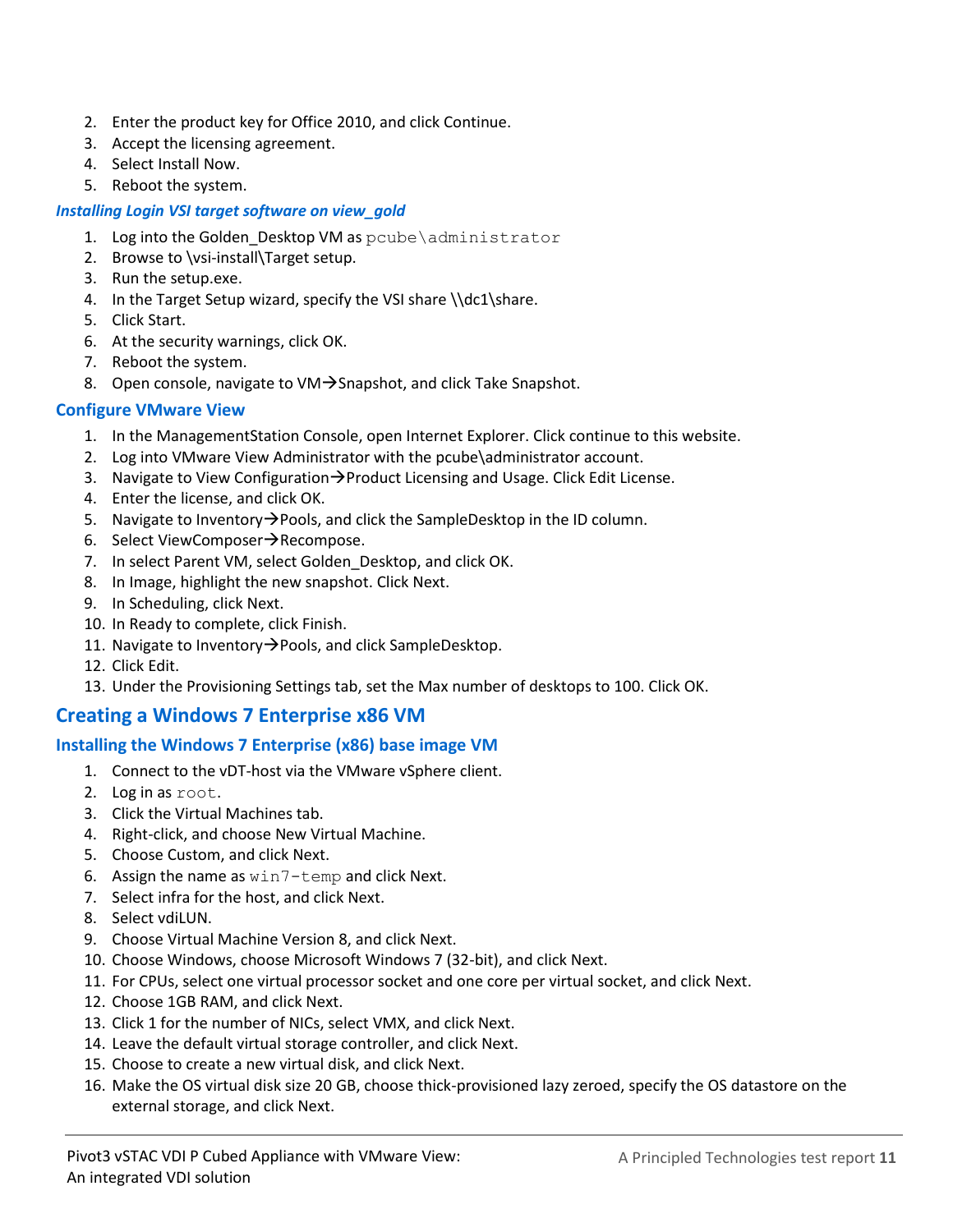- 17. Keep the default virtual device node (0:0), and click Next.
- 18. Click Finish.
- 19. Click Finish, and click OK.
- 20. Right-click the win7-temp VM, and click Edit settings.
- 21. Click the Resources tab, click Memory, and check the Reserve all guest memory box.
- 22. Click the Hardware tab, CD/DVD Drive, and connect the VM virtual CD-ROM to the Microsoft Windows 7 x86 installation disk.
- 23. Click OK.

#### **Installing the Windows 7 Enterprise (X86) on the base image VM**

- 1. When the installation prompts you, press any key to begin setup.
- 2. Enter your language preferences, and click Next.
- 3. Click Install.
- 4. Accept the license terms, and click Next.
- 5. Select Custom, and select the drive that will contain the OS.
- 6. Click Install, and the setup begins.
- 7. Type user for the username and change the computer name, and click Next.
- 8. Enter no password, and click Next.
- 9. For system protection, select Use recommended settings, and click Next.
- 10. Enter your time zone, and click Next.
- 11. Select the Work Network setting, and click Next.
- 12. Use Windows Update to patch the Windows 7 installation.
- 13. Install VMware Tools from

[http://kb.vmware.com/selfservice/microsites/search.do?language=en\\_US&cmd=displayKC&externalId=340.](http://kb.vmware.com/selfservice/microsites/search.do?language=en_US&cmd=displayKC&externalId=340)

14. Join the domain and Reboot.

#### *Adjusting page file*

- 1. Log in as pcube\administrator
- 2. Right-click Computer $\rightarrow$ Properties $\rightarrow$ Change settings $\rightarrow$ Advanced $\rightarrow$ Performance $\rightarrow$ Settings.
- 3. In Performance settings, select the Advanced tab, and select Change for Virtual Memory.
- 4. Deselect automatically manage page file.
- 5. Select Custom size, type 2048 for both values, and select Set.

#### *Enabling ClearType fonts*

- 1. Click Start $\rightarrow$ Run, and type cttune.exe
- 2. Check the Turn on ClearType checkbox, and click Next.
- 3. Follow the wizard to enable ClearType fonts.

#### *Disabling Windows Firewall*

The domain GPO automatically disables the Windows Firewall.

#### **Installing Office 2010 Professional**

- 1. From the Office 2010 media, run Setup.
- 2. Enter the product key for Office 2010, and click Continue.
- 3. Accept the licensing agreement.
- 4. Select Install Now.
- 5. Reboot the system.

#### *Installing Login VSI target software*

- 1. Log into the VDI-gold VM as pcube\administrator
- 2. Browse to \vsi-install\Target setup.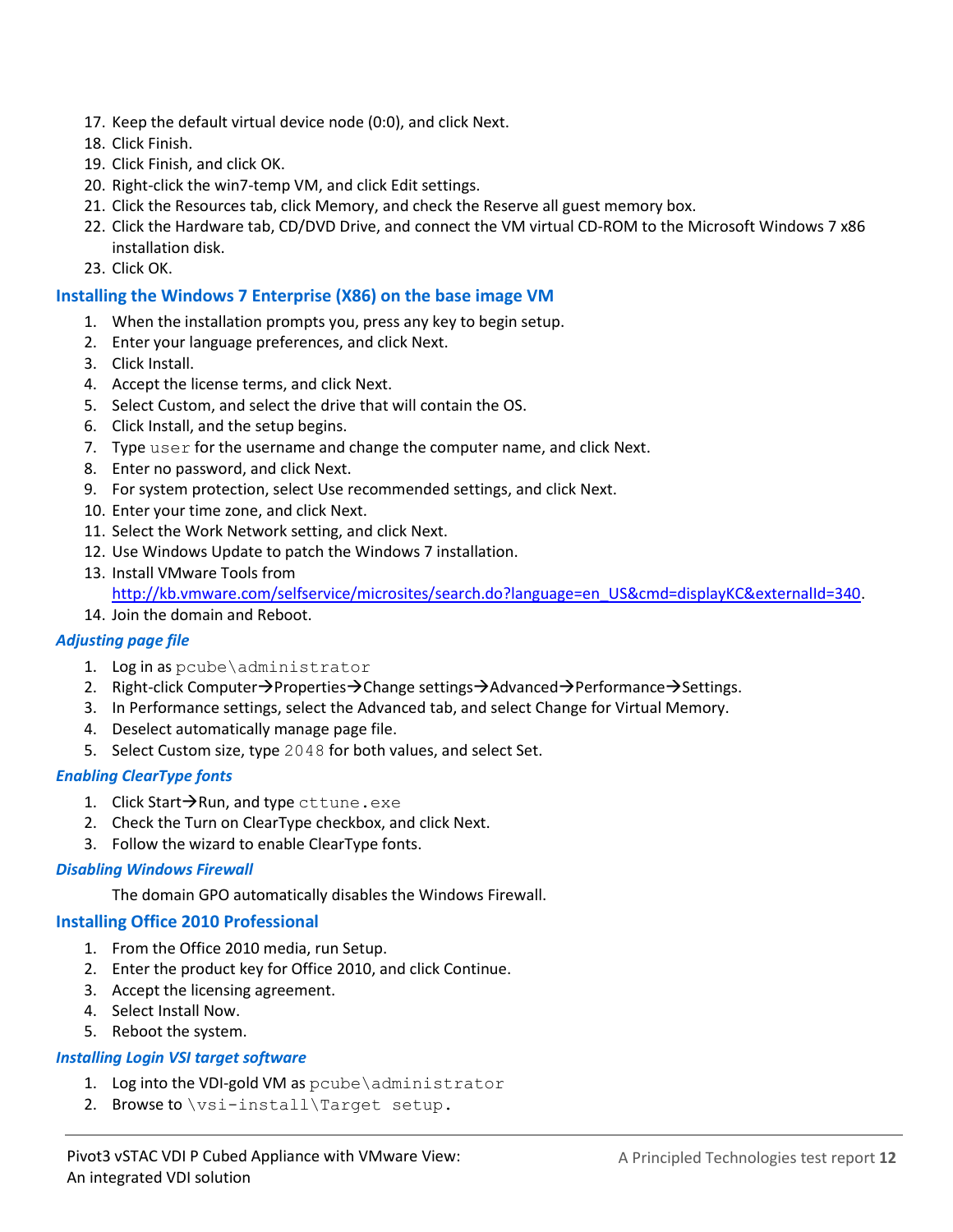- 3. Run the setup.exe.
- 4. In the Target Setup wizard, specify the VSI share  $\ldots$  share
- 5. Click Start.
- 6. At the security warnings, click OK.
- 7. Reboot the system.

# **Setting up Windows 7 Enterprise Launchers**

On a separate server, we created a Windows Enterprise X86 VMs base image and converted it into a template.

Using our template, we deployed Login VSI launchers.

We installed the VMware View 5.1 client, added it to the pcube.local domain and Login VSI OU in Active

Directory, and installed the Login VSI Launcher software.

### **Installing the Windows 7 Enterprise (x86) base image VM**

- 1. Log into the vCenter.
- 2. In the vSphere client, connect to the vCenter Server, and browse to the Launcher host.
- 3. Click the Virtual Machines tab.
- 4. Right-click, and choose New Virtual Machine.
- 5. Choose Custom, and click Next.
- 6. Assign the name as win7-temp and click Next.
- 7. Select infra for the host, and click Next.
- 8. Select infraLUN.
- 9. Choose Virtual Machine Version 8, and click Next.
- 10. Choose Windows, choose Microsoft Windows 7 (32-bit), and click Next.
- 11. For CPUs, select two virtual processor sockets and one core per virtual socket, and click Next.
- 12. Choose 4GB RAM, and click Next.
- 13. Click 1 for the number of NICs, select VMX, and click Next.
- 14. Leave the default virtual storage controller, and click Next.
- 15. Choose to create a new virtual disk, and click Next.
- 16. Make the OS virtual disk size 20 GB, choose thick-provisioned lazy zeroed, specify the OS datastore on the external storage, and click Next.
- 17. Keep the default virtual device node (0:0), and click Next.
- 18. Click Finish.
- 19. Click Finish, and click OK.
- 20. Right-click the win7-temp VM, and click Edit settings.
- 21. Click the Resources tab, click Memory, and check the Reserve all guest memory checkbox.
- 22. Click the Hardware tab, CD/DVD Drive, and Connect the VM virtual CD-ROM to the Microsoft Windows 7 x86 installation disk.
- 23. Click OK.

#### **Installing the Windows 7 Enterprise (X86) on the base image VM**

- 1. When the installation prompts you, press any key to begin setup.
- 2. Enter your language preferences, and click Next.
- 3. Click Install.
- 4. Accept the license terms, and click Next.
- 5. Select Custom, and select the drive that will contain the OS.
- 6. Click Install, and the setup begins.
- 7. Type user for the username and change the computer name, and click Next.
- 8. Enter no password, and click Next.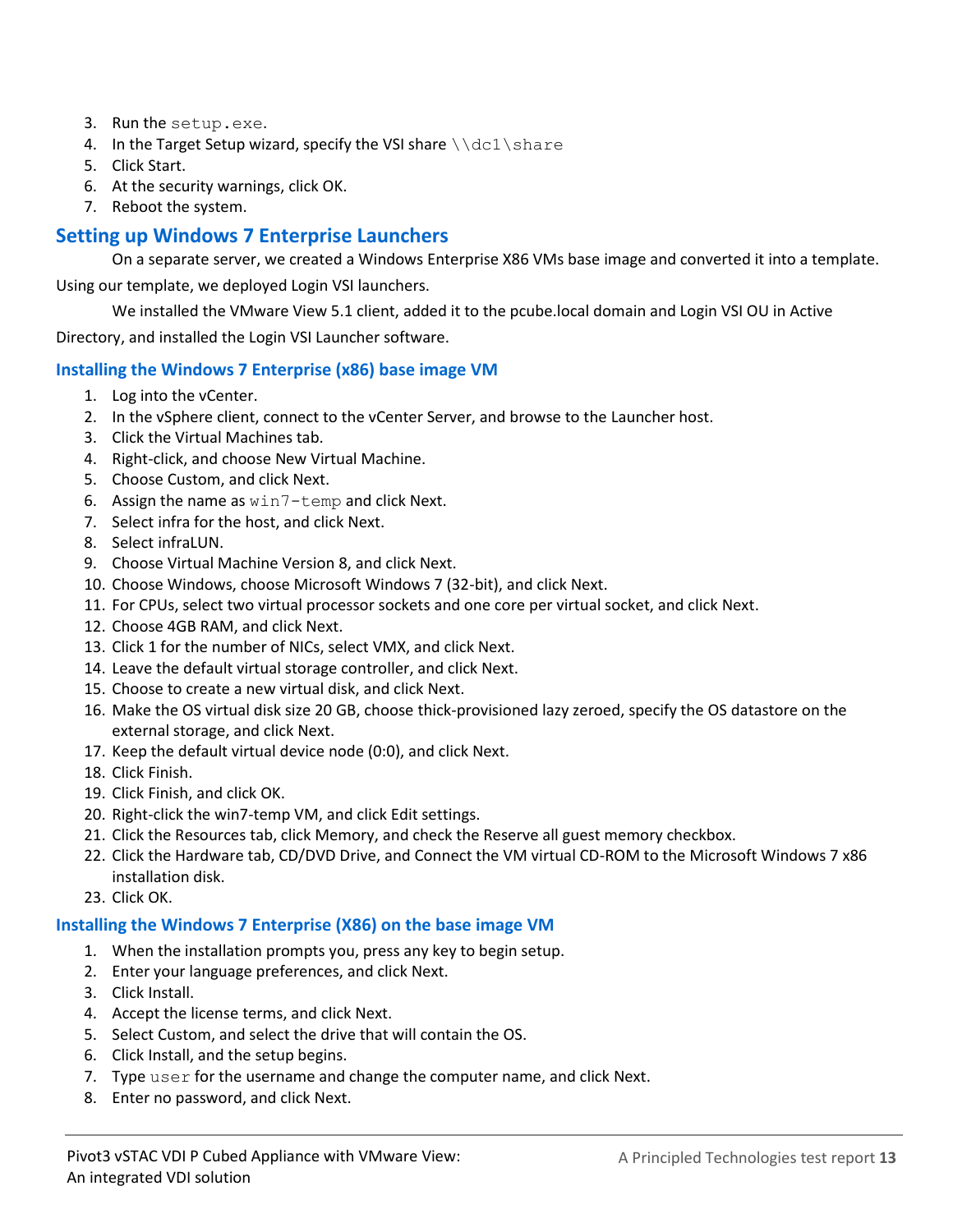- 9. For system protection, select Use recommended settings, and click Next.
- 10. Enter your time zone, and click Next.
- 11. Select the Work Network setting, and click Next.
- 12. Install VMware Tools from [http://kb.vmware.com/selfservice/microsites/search.do?language=en\\_US&cmd=displayKC&externalId=340.](http://kb.vmware.com/selfservice/microsites/search.do?language=en_US&cmd=displayKC&externalId=340)
- 13. Use Windows Update to patch the Windows 7 installation.
- 14. Reboot.

### *Installing the Login VSI launcher*

- 1. Log into the XD gold VM as pcube\administrator
- 2. Browse to \vsi-install\Launcher setup.
- 3. Run the setup.exe.
- 4. In the Target Setup wizard, specify the VSI share \\dc1\share

### *Installing the VMware View client*

- 1. Browse to the VMware View 5.1 media, and run the VMware-viewclient.exe file.
- 2. Click Run.
- 3. At the welcome screen, click Next.
- 4. At the Patents screen, click Next.
- 5. Accept the VMware end user license agreement, and click Next.
- 6. Select defaults, and click Next.
- 7. Click Install.

### *Configuring the Login VSI Management Console*

For VMware View testing we used the following Settings:

- Connection Type: Custom Commandline with CSV
- Specify Custom Commandline:

```
c:\program files\VMware\VMware View\Client\bin\wswc.exe –serverURL 
http://viewconnection.pcube.local -username: %view user% -password
Password1 –domainname pcube –desktopname View –Standalone –
LoginAsCurrentUser False –ConnnectUSBonStartup False
```
Specify CSV file:

\\ad01\Share\csv\view\_user.csv

- Connection Settings session:
	- o Connect: Specify User
		- o Formatting Length: Set to 1
		- o Server Name: Leave blank
		- o User Name: Leave blank
		- o Password: Leave blank
		- o Domain: Leave blank